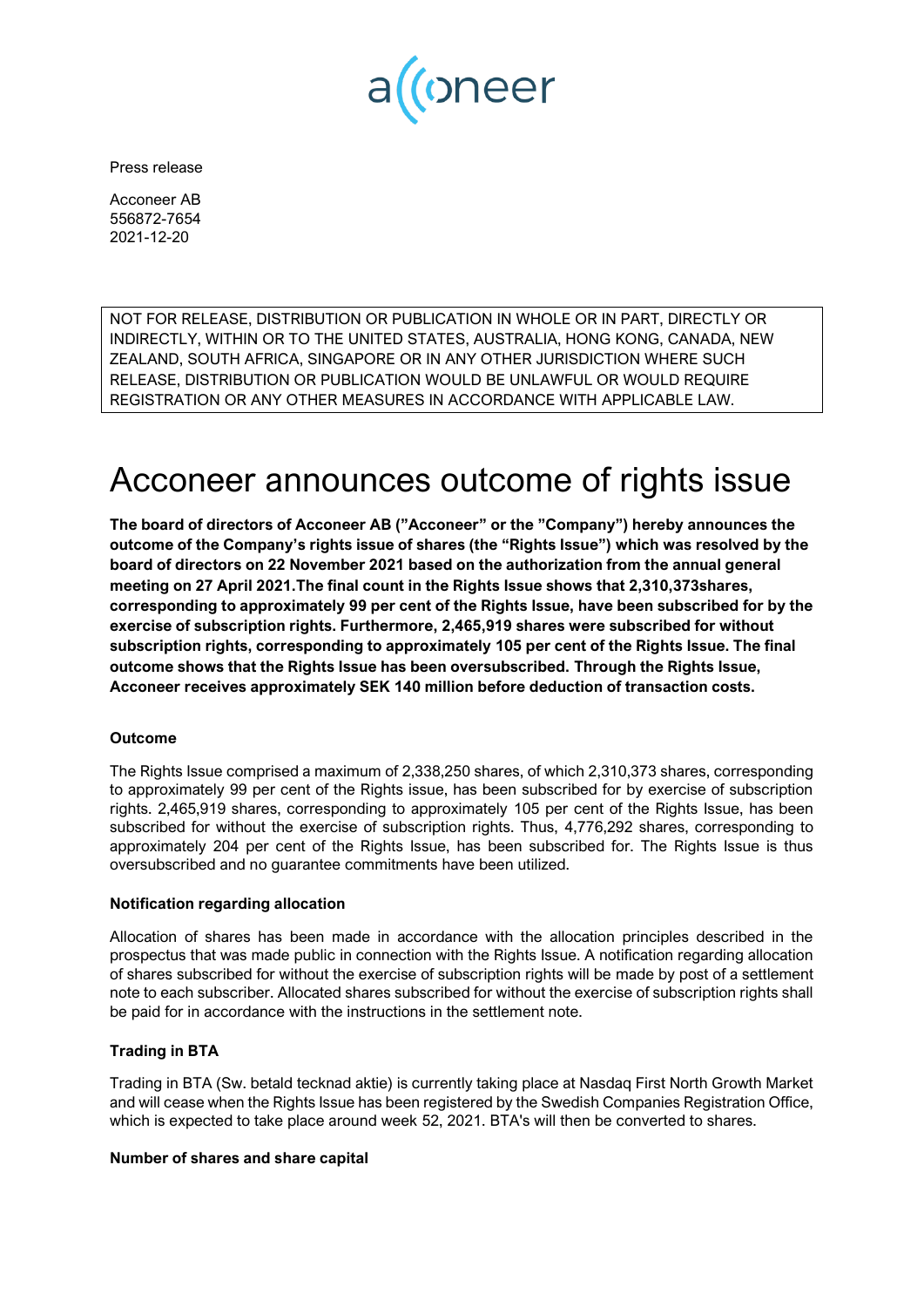

The Rights Issue provides Acconeer with proceeds amounting to approximately SEK 140 million before transaction costs. As a result of the Rights Issue, Acconeer's share capital will increase by SEK 116 912,50 to a total of SEK 1 286 037,50 and the total number of shares will increase by 2 338 250 shares to a total of 25 720 750 shares, all shares.

#### **Subscription commitments**

Alps Alpine and Lars Lindell have not been able to subscribe for their respective pro rata shares in the Rights Issue due to administrative errors by third parties, which resulted in their respective subscription rights being sold.

#### **Advisers**

Pareto Securities is the Global Coordinator in connection with the Rights Issue. Advokatfirman Schjødt is legal advisor to Acconeer and Cirio Advokatbyrå AB is the legal advisor to Global Coordinator in connection with the Rights Issue. Aktieinvest FK AB acts as the issuing agent in the Rights Issue.

#### **For further information, please contact:**

Lars Lindell, CEO Phone: +46 10 218 92 00 E-mail: [ir@acconeer.com](mailto:ir@acconeer.com)

*This information is such information as Acconeer AB is obliged to make public pursuant to the EU Market Abuse Regulation. The information was submitted for publication, through the agency of the contact persons set out above, at 14:30 CET on 20 December 2021.*

#### **About Acconeer**

With ground-breaking technology, Acconeer has developed a radar sensor that opens a new world of interaction. Acconeer Micro Radar Sensor, with low power consumption, high precision, small size and high robustness, is a 60GHz robust and cost-effective sensor for detection, distance measurement, motion detection and camera-supported applications with low power consumption. Acconeer combines the advantage of low power consumption with highly accurate pulsed radar systems of coherent radar, all integrated into a component with a surface area of only 28 mm2. The radar sensor can be included in a range of mobile consumer products, from smartphones to wearables, but also in areas such as robots, drones, the Internet of Things, healthcare, automotive, industrial robots and security and monitoring systems. Acconeer is a semiconductor company and, as a business model, sells hardware to manufacturers of consumer electronics products.

Acconeer is listed on Nasdaq First North Growth Market with the ticker code ACCON, Redeye is the company's Certified Advisor (CA) and can be contacted via telephone +46(0)8 121 576 90 or via email [certifiedadviser@redeye.se.](mailto:certifiedadviser@redeye.se) For more information: [www.acconeer.com.](http://www.acconeer.com/)

#### **IMPORTANT INFORMATION**

This press release is not an offer to subscribe for shares in Acconeer and investors should not subscribe for or purchase any securities, except on the basis of information provided in the prospectus.

This press release may not be made public, released or distributed, directly or indirectly, in or into the United States, Australia, Hongkong, Canada, New Zealand, South Africa, Singapore or in any other jurisdiction in which the distribution of this press release would be unlawful. Further, this press release does not constitute an offer to sell new shares, paid subscribed for shares ("BTA") or subscription rights to any person in any jurisdiction in which it is unlawful to make such offer to such person or where such action would require additional prospectuses, registration or other measures other than those pursuant to Swedish law. The prospectus, application form and other documents associated with the Rights Issue may not be distributed in or to any country where such distribution or the Rights Issue would require such measures set forth in the preceding sentence or be in violation of the regulations of such country.